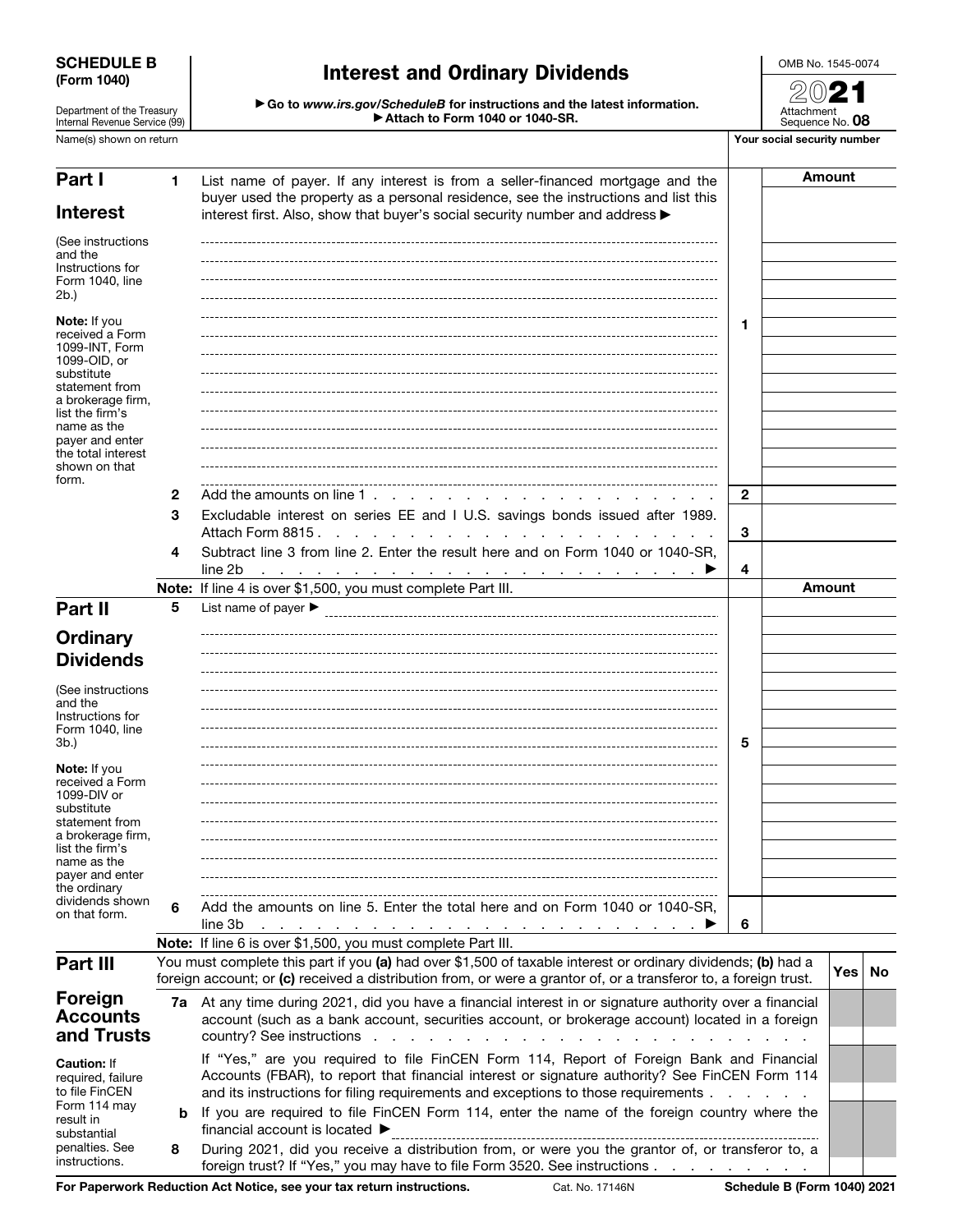

# **2021 Instructions for Schedule B**

## **Interest and Ordinary Dividends**

Section references are to the Internal Revenue Code unless otherwise noted.

### **Future Developments**

For the latest information about developments related to Schedule B (Form 1040) and its instructions, such as legislation enacted after they were published, go to *[IRS.gov/ScheduleB](https://www.IRS.gov/ScheduleB)*.

### **Specific Instructions**

*You can list more than one payer on each entry space for lines 1 and 5, but be sure to clearly show the amount paid next to each payer's name. Add the separate amounts paid by the payers listed on an entry space and enter the total in the "Amount" column. If you still need more space, attach separate statements using the same format as lines 1 and 5, but show your totals on Schedule B. Put your name and social security number (SSN) on the statements and attach them at the end of your return.* **TIP**

### **Part I. Interest**

**Line 1.** Report on line 1 all of your taxable interest. Taxable interest generally should be shown on your Forms 1099-INT, Forms 1099-OID, or substitute statements. Include interest from series EE, H, HH, and I U.S. savings Use Schedule B (Form 1040) if any of the following applies.

• You had over \$1,500 of taxable interest or ordinary dividends.

• You received interest from a seller-financed mortgage and the buyer used the property as a personal residence.

• You have accrued interest from a bond.

• You are reporting original issue discount (OID) of less than the amount shown on Form 1099-OID.

• You are reporting interest income of less than the amount shown on a Form 1099 due to amortizable bond premium.

• You are claiming the exclusion of interest from series EE or I U.S. savings bonds issued after 1989.

• You received interest or ordinary dividends as a nominee.

• You had a financial interest in, or signature authority over, a financial account in a foreign country or you received a distribution from, or were a grantor of, or transferor to, a foreign trust.

bonds. Also include any accrued market discount that is includible in income and any gain on a contingent payment debt instrument that is includible in income as interest income. List each payer's name and the amount. Don't report on line 1 any tax-exempt interest. See *Tax-exempt interest*, later, for more information.

For more information on stated interest, original issue discount (OID), market discount, contingent payment debt instruments, and premium, see Pub. 550 and Pub. 1212.

*Seller-financed mortgages.* If you sold your home or other property and the buyer used the property as a personal residence, list first any interest the buyer paid you on a mortgage or other form of seller financing. Be sure to show the buyer's name, address, and SSN. You must also let the buyer know your SSN. If you don't show the buyer's name, address, and SSN, or let the buyer know your SSN, you may have to pay a \$50 penalty.

*Nominees.* If you received a Form 1099-INT that includes interest you received as a nominee (that is, in your name, but the interest actually belongs to someone else), report the total on line 1. Do this even if you later distributed some or all of this income to others. Under your last entry on line 1, put a subtotal of all interest listed on line 1. Below this subtotal, enter "Nominee

Distribution" and show the total interest you received as a nominee. Subtract this amount from the subtotal and enter the result on line 2.

*If you received interest as a nominee, you must give the actual owner a Form 1099-INT (unless the owner is your spouse) and file Forms 1096 and 1099-INT with the IRS. For more details, see the General Instructions for Certain Information Returns and the Instructions for Forms 1099-INT and 1099-OID.* **TIP**

*Accrued interest.* When you buy bonds between interest payment dates and pay accrued interest to the seller, this interest is taxable to the seller. If you received a Form 1099 for interest as a purchaser of a bond with accrued interest, follow the rules earlier under *Nominees* to see how to report the accrued interest. But identify the amount to be subtracted as "Accrued Interest."

*Original issue discount (OID).* If you are reporting OID in an amount less than the amount shown in box 1 or box 8 of Form 1099-OID, follow the rules earlier under *Nominees* to see how to report the OID. But identify the amount to be subtracted as "OID Adjustment." However, if the payer reported to you a net amount of OID on the bond reflecting the offset of the gross amount of OID by any acquisition premium, no reduction of the amount of OID income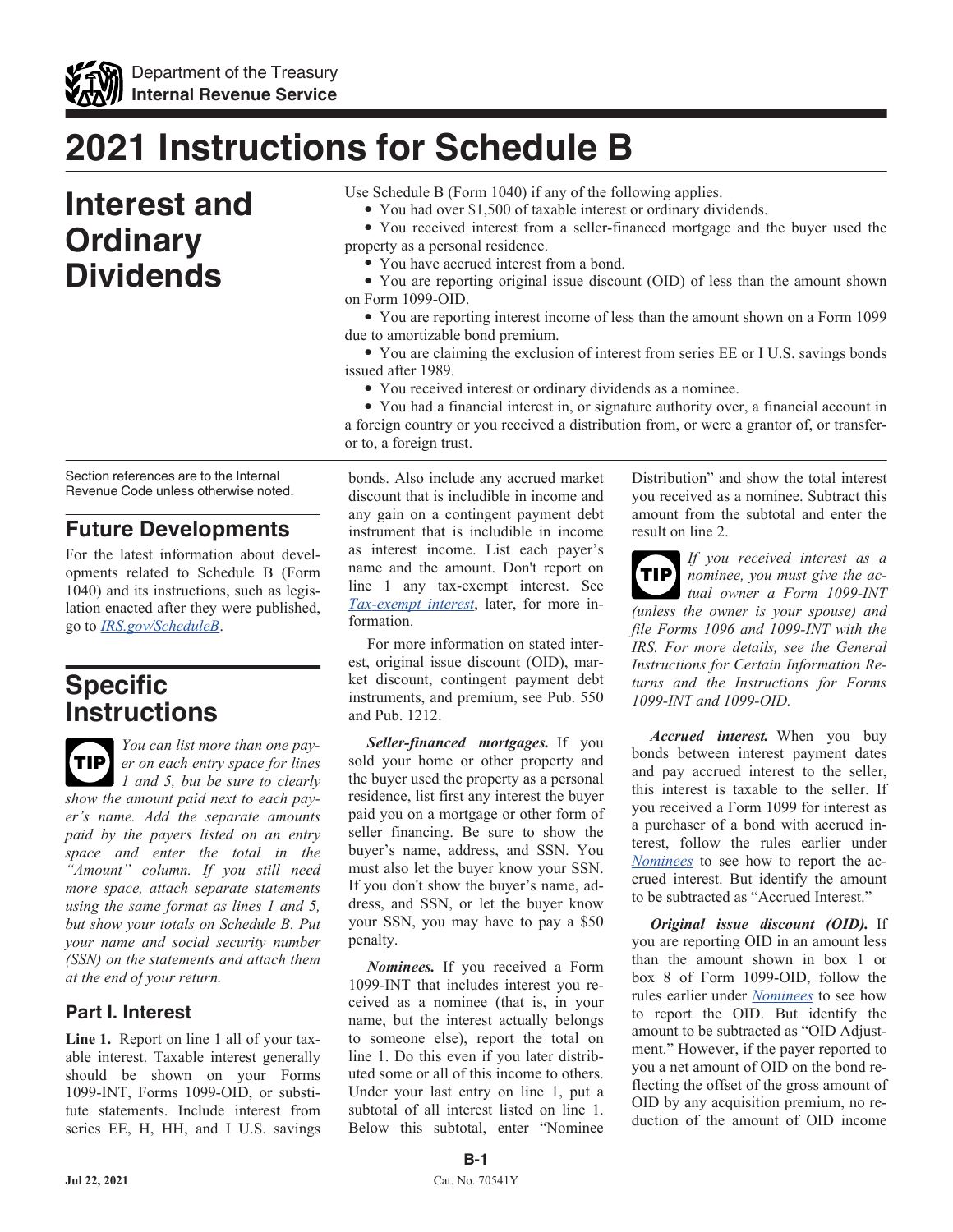reported to you by the payer may be needed on Schedule B for the bond.

*Amortizable bond premium.* If you elect to reduce your interest income on a taxable bond by the amount of taxable amortizable bond premium, follow the rules earlier under *Nominees* to see how to report the interest. But identify the amount to be subtracted as "ABP Adjustment." However, if the payer reported to you a net amount of interest income on the bond reflecting the offset of the gross amount of interest income by the amortizable bond premium, no reduction of the amount of interest income reported to you by the payer is needed on Schedule B for the bond.

*Tax-exempt interest.* If you received any tax-exempt interest (including any tax-exempt OID), such as from municipal bonds, each payer should send you a Form 1099-INT or a Form 1099-OID. In general, your tax-exempt stated interest should be shown in box 8 of Form 1099-INT or, for a tax-exempt OID bond, in box 2 of Form 1099-OID, and your tax-exempt OID should be shown in box 11 of Form 1099-OID. Enter the total on line 2a of your Form 1040 or 1040-SR. However, if you acquired a tax-exempt bond at a premium, only report the net amount of tax-exempt interest on line 2a of your Form 1040 or 1040-SR (that is, the excess of the tax-exempt interest received during the year over the amortized bond premium for the year). Also, if you acquired a tax-exempt OID bond at an acquisition premium, only report the net amount of tax-exempt OID on line 2a of your Form 1040 or 1040-SR (that is, the excess of the tax-exempt OID for the year over the amortized acquisition premium for the year). See Pub. 550 for more information about OID, bond premium, and acquisition premium.

Also include on line 2a of your Form 1040 or 1040-SR, any exempt-interest dividends from a mutual fund or other regulated investment company. This amount should be shown in box 11 of Form 1099-DIV.

If an amount is shown in box 9 of Form 1099-INT, you must generally report it on line 2g of Form 6251. See the Instructions for Form 6251 at *[IRS.gov/](https://www.irs.gov/Form6251) [Form6251](https://www.irs.gov/Form6251)* for details.

**Line 3.** If, during 2021, you cashed series EE or I U.S. savings bonds issued after 1989 and you paid qualified higher education expenses for yourself, your spouse, or your dependents, you may be able to exclude part or all of the interest on those bonds. See Form 8815 at *[IRS.gov/Form8815](https://www.irs.gov/Form8815)* for details.

#### **Part II. Ordinary Dividends**

*You may have to file Form 5471 if, in 2021, you were an officer or director of a foreign corporation. You may also have to file Form 5471 if, in 2021, you owned 10% or more of the total (a) value of a foreign corporation's stock, or (b) combined voting power of all classes of a foreign corporation's stock with voting rights. For details, see Form 5471 and its instructions at [IRS.gov/Form5471](https://www.irs.gov/Form5471).* **TIP**

**Line 5.** Report on line 5 all of your ordinary dividends. This amount should be shown in box 1a of your Forms 1099-DIV or substitute statements.

*Nominees.* If you received a Form 1099-DIV that includes ordinary dividends you received as a nominee (that is, in your name, but the ordinary dividends actually belong to someone else), report the total on line 5. Do this even if you later distributed some or all of this income to others. Under your last entry on line 5, put a subtotal of all ordinary dividends listed on line 5. Below this subtotal, enter "Nominee Distribution" and show the total ordinary dividends you received as a nominee. Subtract this amount from the subtotal and enter the result on line 6.

*If you received dividends as a nominee, you must give the actual owner a Form 1099-DIV (unless the owner is your spouse) and file Forms 1096 and 1099-DIV with the IRS. For more details, see the General Instructions for Certain Information Returns and the Instructions for Form 1099-DIV.* **TIP**

### **Part III. Foreign Accounts and Trusts**

*Regardless of whether you are required to file FinCEN Form 114 (FBAR), you may be required to file Form 8938, Statement of Specified Foreign Financial Assets, with your income tax return. Failure to file Form 8938 may result in penalties and extension of the statute of limitations. See [IRS.gov/Form8938](https://www.irs.gov/Form8938) for more information.* **TIP**

**Line 7a–Question 1.** Check the "Yes" box if at any time during 2021 you had a financial interest in or signature authority over a financial account located in a foreign country. See the definitions that follow. Check the "Yes" box even if you aren't required to file FinCEN Form 114.

*Financial account.* A financial account includes, but isn't limited to, a securities, brokerage, savings, demand, checking, deposit, time deposit, or other account maintained with a financial institution (or other person performing the services of a financial institution). A financial account also includes a commodity futures or options account, an insurance policy with a cash value (such as a whole life insurance policy), an annuity policy with a cash value, and shares in a mutual fund or similar pooled fund (that is, a fund that is available to the general public with a regular net asset value determination and regular redemptions).

*Financial account located in a foreign country.* A financial account is located in a foreign country if the account is physically located outside of the United States. For example, an account maintained with a branch of a United States bank that is physically located outside of the United States is a foreign financial account. An account maintained with a branch of a foreign bank that is physically located in the United States isn't a foreign financial account.

*Signature authority.* "Signature authority" is the authority of an individual (alone or in conjunction with another individual) to control the disposition of assets held in a foreign financial account by direct communication (whether in writing or otherwise) to the bank or other financial institution that maintains the